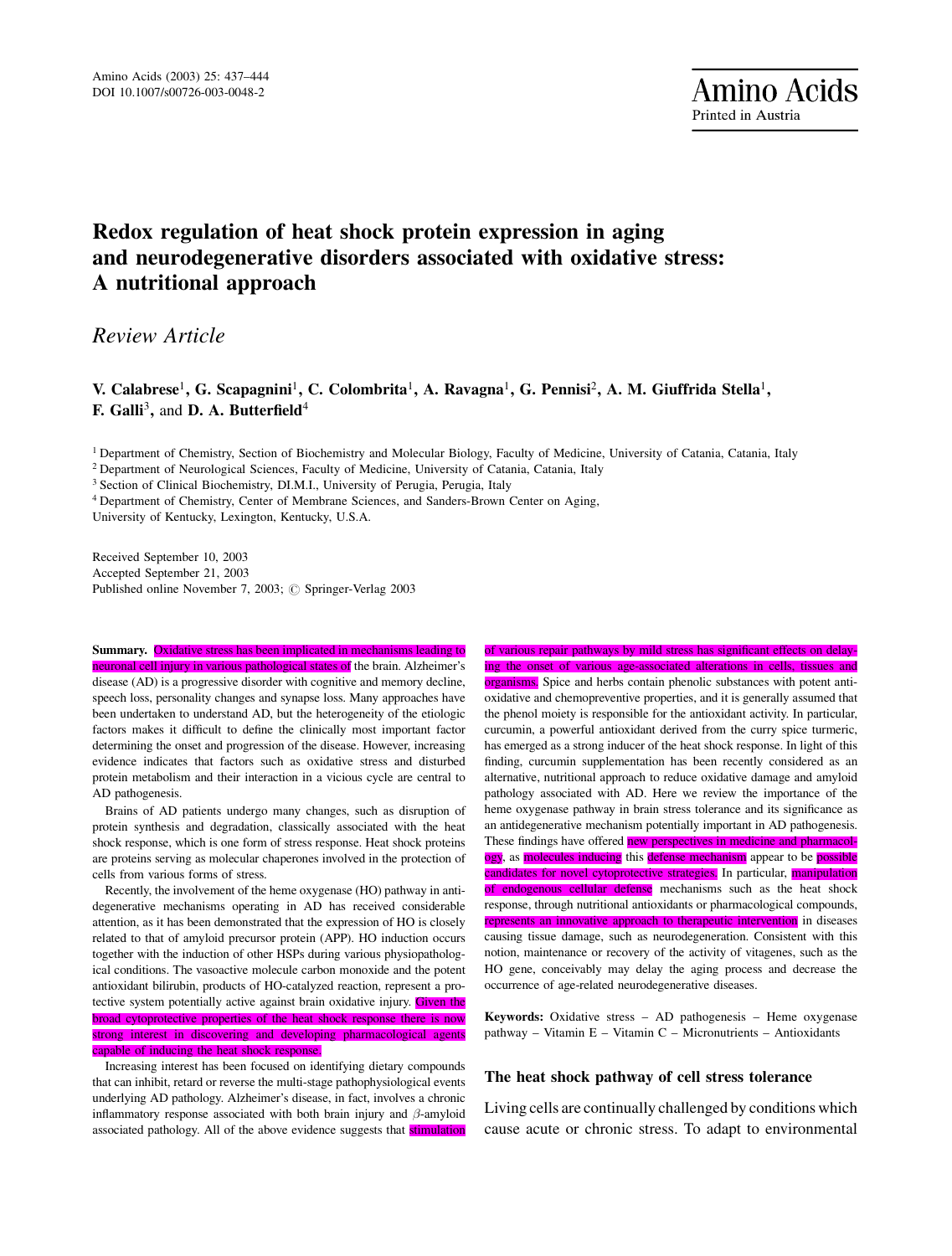changes and survive different types of injuries, eukaryotic cells have evolved networks of different responses which detect and control diverse forms of stress. One of these responses, known as the heat shock response, has attracted a great deal of attention as a universal fundamental mechanism necessary for cell survival under a wide variety of toxic conditions. In mammalian cells heat shock protein (HSP) synthesis is induced not only after hyperthermia, but also following alterations in the intracellular redox environment, exposure to heavy metals, amino acid analogs or cytotoxic drugs. While prolonged exposure to conditions of extreme stress is harmful and can lead to cell death, induction of HSP synthesis can result in stress tolerance and cytoprotection against stress-induced molecular damage. Furthermore, transient exposure to elevated temperatures has a cross-protective effect against sustained, normally lethal exposures to other pathogenic stimuli. Hence, the heat shock response contributes to establish a cytoprotective state in a variety of metabolic disturbances and injuries, including stroke, epilepsy, cell and tissue trauma, neurodegenerative disease and aging (Mattson et al., 2002; Calabrese et al., 2001a). This has opened new perspectives in medicine and pharmacology, as molecules activating this defense mechanism appear as possible candidates for novel cytoprotective strategies (Calabrese et al., 1998, 2001b, 2002a; Wheller et al., 2003; Misseri et al., 2003; Ropeleski et al., 2003; Goodman and Blank, 2002). In mammalian cells the induction of the heat shock response requires the activation and translocation to the nucleus of one or more heat shock transcription factors which control the expression of a specific set of genes encoding cytoprotective heat shock proteins. Some of the known HSPs include ubiquitin, HSP10, HSP27, HSP32 (or HO-1), HSP47, HSP60, HSC70, HSP70 (or HSP72), HSP90 and HSP100/105. Most of the proteins are named according to their molecular weight:

HSP70. The 70 Da family of stress proteins is one of the most extensively studied. Included in this family are HSC70 (heat shock cognate, the constitutive form), HSP70 (the inducible form, also referred to as HSP72), and GRP75 (a constitutively expressed glucose-regulated protein found in the endoplasmic reticulum). After a variety of central nervous system (CNS) insults, HSP70 is synthesized at high levels and is present in the cytosol, nucleus and endoplasmic reticulum). Denaturated proteins are thought to serve as a stimulus for induction. These denaturated proteins activate heat shock factors (HSFs) within the cytosol by dissociating other HSPs that are normally bound to HSF (Calabrese et al., 2001a). Freed

HSF is phosphorylated and forms trimers, which enter the nucleus and bind to heat shock elements (HSE) within the promoters of different heat shock genes leading to transcription and synthesis of HSPs. After heat shock, for instance, the synthesis of HSP70 increases to a point where it becomes the most abundant single protein in a cell. Once synthesized, HSP70 binds to denaturated proteins in an ATP-dependent manner. The N-terminal end contains an ATP-binding domain, whereas the C-terminal region contains a substrate-binding domain. Heat shock proteins serve as chaperones that bind to other proteins and regulate their conformation, regulate the protein movement across membranes or through organelles, or regulate the availability of a receptor or activity of an enzyme.

In the nervous system HSPs are induced in a variety of pathological conditions, including cerebral ischemia, neurodegenerative disorders, epilepsy and trauma. Expression of the gene encoding HSPs has been found in various cell populations within the nervous system, including neurons, glia and endothelial cells (Kelly and Yenari, 2002a). HSPs consist of both stress-inducible and constitutive family members. Whether stress proteins are neuroprotective has been the subject of much debate, as it has been speculated that these proteins might be merely an ephiphenomenon unrelated to cell survival. Only recently, however, with the availability of transgenic animals and gene transfer, has it become possible to overexpress the gene encoding HSP70 to test directly the hypothesis that stress proteins protect cells from injury, and it has been demonstrated that overproduction of HSP70 leads to protection in several different models of nervous system injury (Kelly et al., 2002b; Yenari, 2002). Following focal cerebral ischemia, mRNA encoding HSP70 is synthesized in most ischemic cells except in areas of very low blood flow, because of limited ATP levels. HSP70 proteins is produced mainly in endothelial cells, in the core of infarcts in the cells that are most resistant to ischemia, in glial cells at the edges of infarcts and in neurons outside the areas of infarction. It has been suggested that this neuronal expression of HSP70 outside an infarct can be used to define the ischemic penumbras, the zone of protein denaturation in the ischemic areas (Hata et al., 1998). A number of in vitro studies show that both heat shock and HSP overproduction protect CNS cells against both necrosis and apoptosis. Mild heat shock protects neurons against glutamate-mediated toxicity and protects astrocytes against injury produced by lethal acidosis (Narasimham et al., 1996). Transfection of cultured astrocytes with the gene for HSP70 protects them from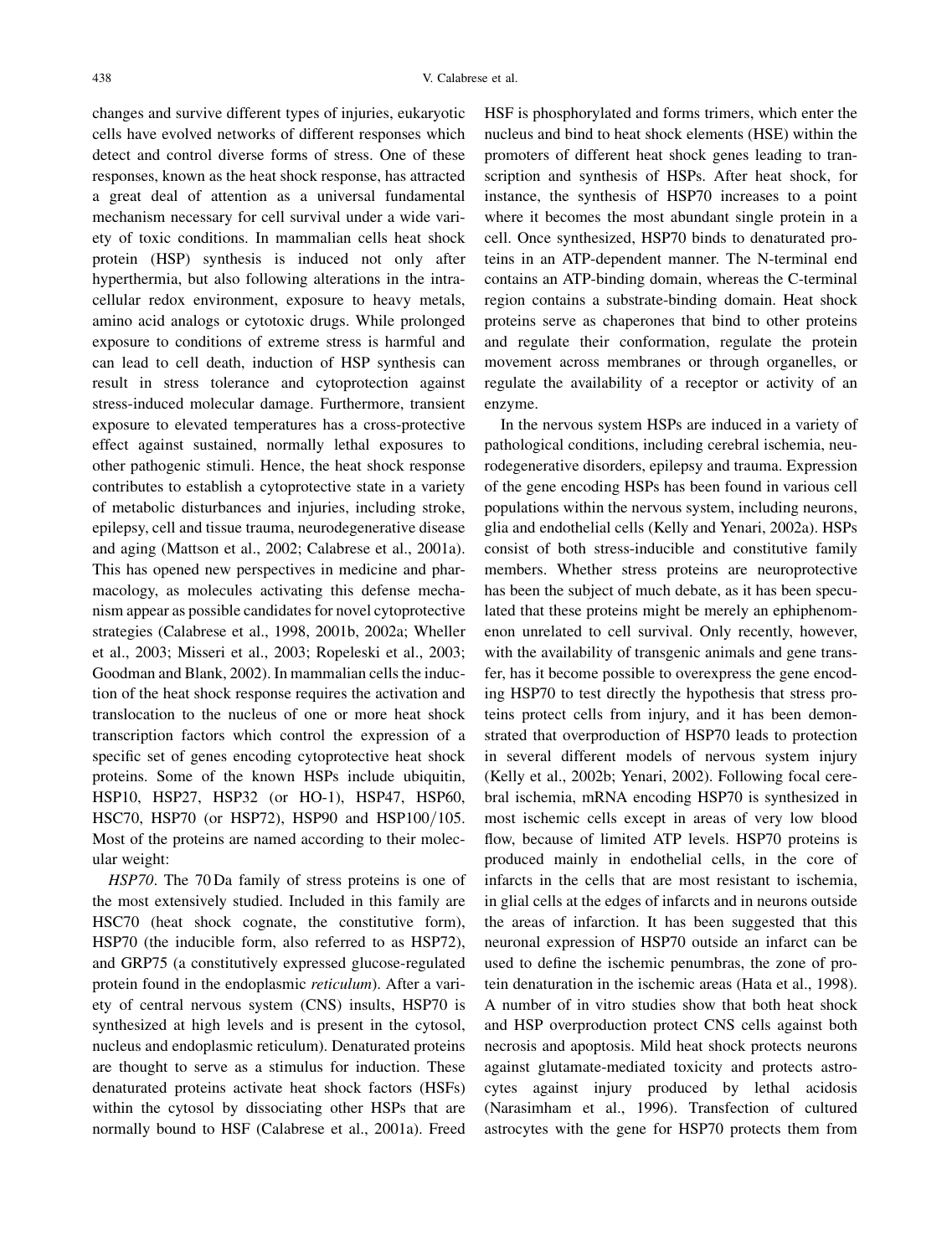ischemia or glucose deprivation (Fink et al., 1997). HSP70 has been demonstrated to inhibit caspase-3 activation caused by ceramide, and also affect JUN kinase and p38-kinase activation (Mosser et al., 1997). In addition, HSP70 binds to and modulates the function of BAG-1, the bcl-2 binding protein (McLaughlin et al., 2003), thus modulating some type of apoptosis-related cell death.

A large body of evidence now suggests a correlation between mechanisms of oxidative and/or nitrosative stress and HSP induction. Current opinion hold also the possibility that the heat shock response can exert its protective effects through inhibition of NFkB signaling pathway (Calabrese et al., 2001a). We have demonstrated in astroglial cell cultures that cytokine-induced nitrosative stress is associated with an increased synthesis of HSP70 stress proteins. Increase in HSP70 protein expression was also found after treatment of cells with the NO generating compound sodium nitroprusside (SNP), thus suggesting a role for NO in inducing HSP70 proteins. The molecular mechanisms regulating the NO-induced activation of a heat shock signal seems to involve cellular oxidant/antioxidant balance, mainly represented by the glutathione status and the antioxidant enzymes (McLaughlin et al., 2003; Calabrese et al., 2000b, 2000c).

Ubiquitin is one of the smallest HSPs and is expressed throughout brain in response to ischemia. It is involved in targeting and chaperoning of proteins degraded in proteasomes, which include NFKB, cyclins, HSFs, hypoxiainducible factor, some apoptosis-related proteins, tumor necrosis factor and erythropoietin receptors (Mayer, 2003).

HSP27 is synthesized mainly in astrocytes in response to ischemic situations or to kainic acid administration. It chaperones cytoskeletal proteins, such as intermediate filaments, actin or glial fibrillary acidic protein following stress in astrocytes. It also protects against Fas-Apo-1, staurosporine, TNF and etoposside-induced apoptotic cell death as well as  $H_2O_2$ -induced necrosis (Bechtold and Brown, 2003; Valentim et al., 2003). HSP47 is synthesized mainly in microglia following cerebral ischemia and subarachnoid hemorrhage (Turner et al., 1999).

HSP60, glucose-regulated protein 75 (GRP75) and HSP10 chaperone proteins within mitochondria. GRP75 and GRP78, also called oxygen-regulated proteins (ORPs) are produced by low levels of oxygen and glucose. These protect brain cells against ischemia and seizures in vivo, after viral-induced overexpression (Izaki et al., 2001).

HSP32 or heme oxygenase is the rate-limiting enzyme in the production of bilirubin. There are three isoforms of heme oxygenase: HO-1 or inducible isoform, HO-2 or constitutive isoform and the recently discovered HO-3 (Sahlas et al., 2002; Goldbaum and Richter-Landsberg, 2001; Schipper et al., 1998; Schipper, 2000; Calabrese et al., 2002b; Scapagnini et al., 2002a).

## HO as target for neuroprotective strategies in AD pathology

Heme oxygenase is the rate-limiting enzyme in the production of bilirubin. It catalyzes the degradation of heme in a multistep, energy-requiring system. The reaction catalyzed by HO is the  $\alpha$ -specific oxidative cleavage of the heme molecule to form equimolar amounts of biliverdin and carbon monoxide (CO). The iron released by HO-1 is bound by ferritin, perhaps via a HO-1 chaperone function (Nath et al., 2000). The redox environment of cytosol and mitochondria is critical to cellular performance and protection against oxidative stress (Drake et al., 2003). Increasing evidence suggests that the HO-1 gene is redox regulated and contains in its promoter region the antioxidant responsive element (ARE), similar to other antioxidant enzymes. Since the expression of heat shock proteins is closely related to that of amyloid precursor protein (APP), heat-shock proteins have been studied in brains of patients with Alzheimer's disease. Significant increases in the levels of HO-1 have been observed in AD brains in association with neurofibrillary tangles (Takeda et al., 2000), and HO-1 mRNA was found to be increased in AD neocortex and cerebral vessels (Premkumar et al., 1995). HO-1 increase was not only in association with neurofibrillary tangles, but also co-localized with senile plaques and glial fibrillary acidic protein-positive astrocytes in AD brains (Takeda et al., 2000). It is conceivable that the dramatic increase in HO-1 in AD may be a direct response to increased free heme associated with neurodegeneration and an attempt to convert the highly damaging heme into the antioxidants biliverdin and bilirubin. Heme oxygenase-1 is rapidly upregulated by oxidative and nitrosative stresses, as well as by glutathione depletion. All these findings have introduced new perspectives in medicine and pharmacology, as molecules activating this defense mechanism appear to be possible candidates for novel cytoprotective strategies (Butterfield et al., 2002).

HO and the therapeutic potential of nutritional antioxidants in AD. Recently, considerable attention has been focused on identifying dietary and medicinal phytochemicals that can inhibit, retard or reverse the multi-stage pathophysiological events underlying AD pathology (Butterfield et al., 2001, 2002a; Calabrese et al., 2000a; Butterfield, 2003). Spice and herbs contain phenolic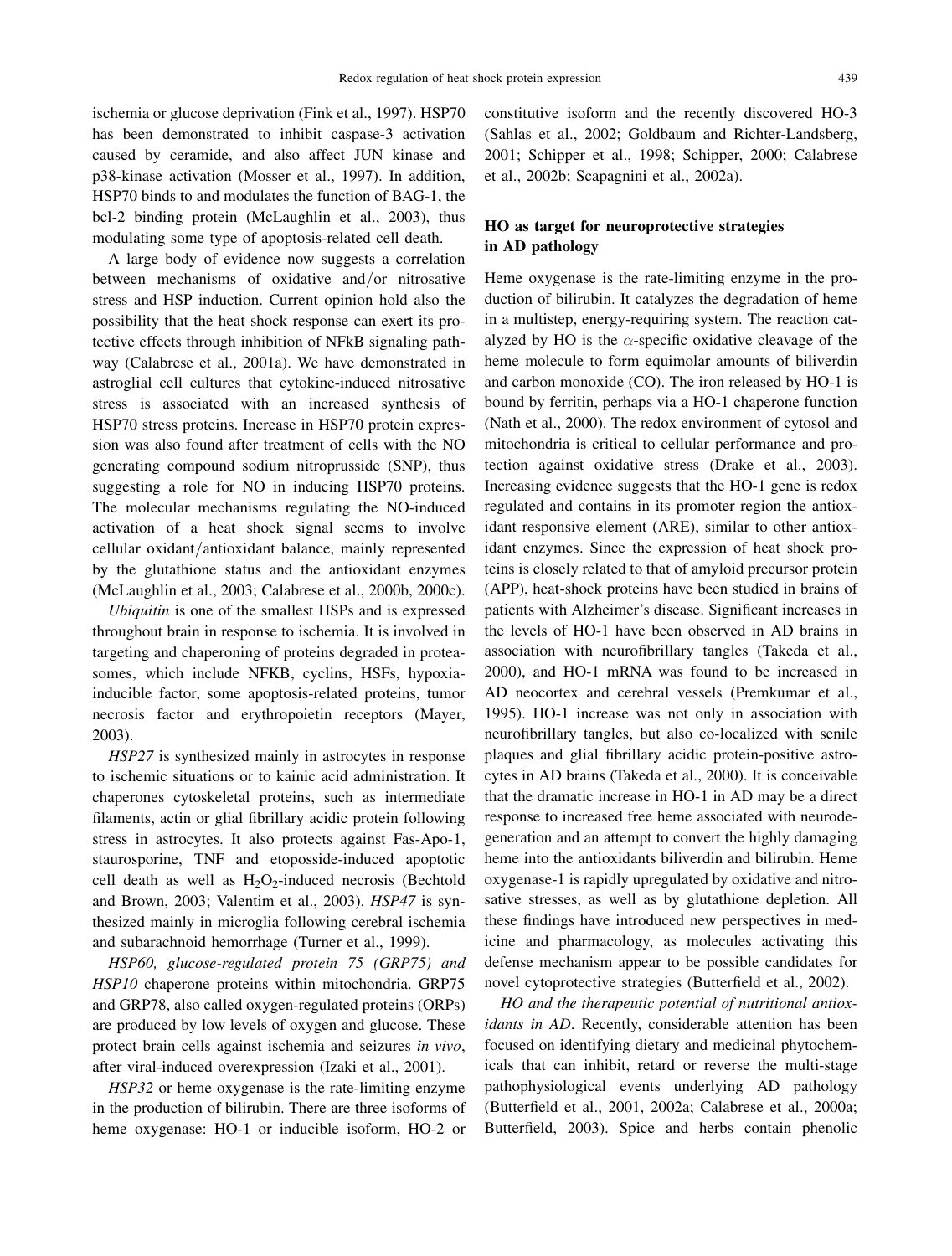substances with potent antioxidative and chemopreventive properties (Scapagnini et al., 2002b). The active antioxidant principle in Curcuma longa, a colouring agent and food additive used in Indian culinary preparations, has been identified as curcumin (diferuloylmethane). Due to the presence in its structure of two electrophilic  $\alpha$ ,  $\beta$ unsaturated carbonyl groups which, by virtue of Michael reaction, can react with nucleophiles such as glutathione, curcumin has the potential to inhibit lipid peroxidation and effectively to intercept and neutralize reactive oxygen and NO-based free radicals (Butterfield and Lauderback, 2002c). This agent is a potent inhibitor of tumor initiation in vivo and possesses antiproliferative activities against tumor cells in vitro (Hayes and McMahon, 2001). Recent epidemiological studies (Ganguli et al., 2000), have raised the possibility that this molecule, as one of the most prevalent nutritional and medicinal compounds used by the Indian population, is responsible for the significantly reduced (4.4-fold) prevalence of AD in India compared to United States. Based on these findings, Lim and colleagues (2000) provided compelling evidence that dietary curcumin given to transgenic APPSw mouse model (Tg2576) for 6 months resulted in a suppression of indices of inflammation and oxidative damage in the brain of this murine model of AD. Furthermore, in a human neuroblastoma cell line it has recently been shown that curcumin inhibits NFkB activation, effectively preventing neuronal cell death Butterfield et al., 2002). Remarkably, recent evidence has demonstrated that curcumin is a potent inducer of HO-1 in vascular endothelial cells (Motterlini et al., 2000a, 2000b). We have also recently demonstrated in astroglial cells the role of caffeic acid phenylethyl ester (CAPE), an active component of propolis, as a novel HO-1 inducer (Scapagnini et al., 2002b). The similarity of CAPE to curcumin is striking because CAPE is also a Michael reaction acceptor, endowed with anti-inflammatory, antioxidant and anticancer effects (Butterfield et al., 2002c). These agents all appear capable of transcriptionally activating a gene battery that includes antioxidant enzymes and heme oxygenase (Dinkova-Kostova et al., 2001). Gene induction occurs through the antioxidant responsive element (ARE) (Hayes and McMahon, 2001). Thus, increased expression of genes regulated by the ARE in cells of the central nervous system may provide protection against oxidative stress.

Vitamin E and AD. Alzheimer's disease (AD) is characterised pathologically by deposition of amyloid  $\beta$ -peptide  $(A\beta)$  in senile (neuritic) plaques, the presence of neurofibrillary tangles, and synapse loss (Katzman and Saitoh, 1991). Oxidative damage in AD brain is extensive, and  $A\beta$  and its sequelae may be associated with this oxidative stress (Butterfield et al., 2001, 2002b). A $\beta$  causes oxidative damage to and neurotoxicity of neurons (Varadarajan et al., 2000). Vitamin E blocks these effects in vitro (Butterfield et al., 1999, 2002b; Yatin et al., 2000). Plasma from AD and control subjects is low in vitamins E and C, and the level of lipid peroxidation is reportedly inversely correlated with the level of vitamin E (Bourdel-Marchasson et al., 2001). There is a dearth of information about dietary antioxidants on development and progression of neurodegenerative disorders, especially Alzheimer's disease (Halliwell, 2003). Still, trials of vitamin E have been conducted. In one trial, AD patients received 400 IU of vitamin E and 1.0 g of vitamin C daily for one month (Kontush et al., 2001). Plasma and CSF levels of both vitamins E and C were elevated in AD patients relative to baseline, and this increased CSF level of vitamin E was correlated to decreased susceptibility of lipoproteins to in vitro oxidation. A combined approach using the antioxidants vitamins E and C may protect the CNS from oxidative insult, which may reflect the relative stability of the tocopheryl radical and the presence of a reducing agent such as vitamin C to regenerate vitamin E from this radical. Another study of vitamin E and vitamin C supplementation reported that high doses of vitamin E and C supplements may lower the progression of AD symptoms and are protective against vascular dementia (Butterfield et al., 2002a). However, a more recent study suggested that dietary sources rich in vitamin E and C significantly lowered the risk of developing AD relative to supplements alone (Engelhart et al., 2002). One of the largest vitamin E trials in AD is the placebo-controlled, clinical trial of high dose vitamin E (2000 IU per day) in moderate AD patients carried out by the Alzheimer's Disease Cooperative Study (Sano et al., 1997). These large doses of vitamin E, that appeared to pose little risk over an approximately two-year period, were reported to slow the progression of AD. Similar trials involving early AD and mild cognitive impairment subjects are on-going (Grundam, 2000).

However, almost the totality of the vitamin E-based intervention trials are based exclusively on the supplementation of the alpha form of this vitamin while other homologues such as the  $\gamma$ -tocopherol are completely ignored. Emerging evidence on the metabolic fate and biological functions of vitamin E homologues suggests that this could represent a major bias in vitamin E-based intervention trials aimed to prevent oxidative and nitrosative stress in inflammatory and chronic-degenerative disorders (Jiang et al., 2001; Brigelius-Flohe et al., 2002).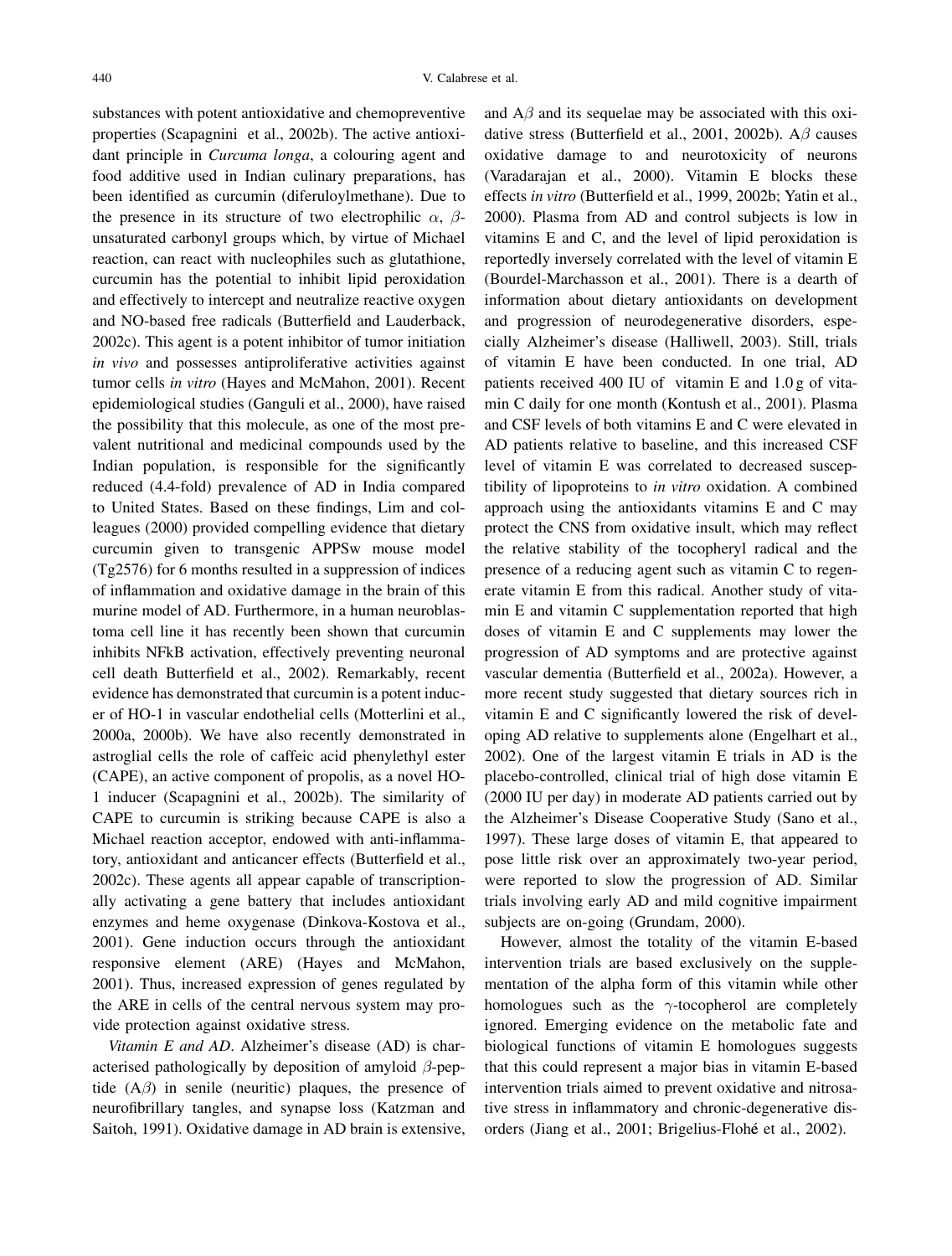The physiologic regulation of vitamin E metabolism make  $\alpha$ -tocopherol to be mainly retained and delivered to lipoproteins and tissues while non-alpha vitamers (essentially  $\gamma$ -tocopherols that is abundantly introduced with the diet in western countries) undergo preferential metabolic processing to carboxyethyl hydroxychroman metabolites (CEHC) by shortening of the phytyl chain (Brigelius-Flohe et al., 2002). This metabolic setting results in high plasma ratios of alpha to gamma tocopherol and sustained hepatic degradation of  $\gamma$ -tocopherol to  $\gamma$ -CEHC so that this is the main metabolic product of vitamin E in biological fluids and can be used to mirror the intake of its parental vitamer (Galli et al, 2002; Radosavac et al., 2002; Morinobu et al., 2003). In the brain tissue homogenate the  $\alpha$ - to  $\gamma$ -tocopherol ratio is the same than in plasma (Williamson et al., 2002), but in other tissues such as fat and skin the gamma form predominates. This metabolism is also responsible for the lowering effect that a sustained intake of  $\alpha$ -tocopherol exerts on the blood levels  $\gamma$ -tocopherol (Brigelius-Flohé et al., 2002; Morton et al., 2002).

These aspects of vitamin E metabolism are particularly important in the light of the recent findings that demonstrated the role of  $\gamma$ -tocopherol as scavenger of reactive nitrogen species (Jiang et al., 2001, 2002; Appenroth et al., 2001), and the contribution that CEHC may give to the antioxidant and anti-inflammatory properties of vitamin E (Betancor-Fernandez et al., 2002; Jiang et al., 2000; Galli et al., 2003). As a consequence, both the gamma homologue of tocopherol and CEHC might play biological roles of relevance in the context of neuroprotection during the different stages of AD. In detail, other than an efficient hydroperoxyl radical scavenger and chain breaker, the gamma configuration of the chroman ring has got the exclusive property to directly scavenge nitric oxidederived species such as peroxynitrite by the formation of a corresponding  $5'$ -nitro- $\gamma$ -cromanoxyl derivative (Jiang et al., 2001, 2002; Williamson et al., 2002; Appenroth et al., 2001). Again, the gamma configuration of the vitamin E and particularly the  $\gamma$ -CEHC was reported to inhibit both in vitro and in vivo the activity of the pro-inflammatory and pro-oxidant enzyme COX 2 (Jiang et al., 2000, 2002). These specific functions of  $\gamma$ tocopherol and  $\gamma$ -CEHC may thus lead to prevent oxidative and nitrative injury to proteins and lipids in degenerating tissues. Recently, Williamson et al. (2002) have demonstrated the accumulation of  $5'$ -nitro- $\gamma$ -tocopherol other than 3'-nitro-Tyr in the AD brain and confirmed the superiority of  $\gamma$ -tocopherol vs.  $\alpha$ -tocopherol in preventing the peroxynitrite-dependent inactivation of rat

brain  $\alpha$ -ketoglutarate dehydrogenase as a biomarker of nitrative damage in the AD brain. Gamma tocopherol shows also other important non-antioxidant based functions such as the regulation of cell cycle and apoptotic signalling in proliferating cells (Galli et al., 2003).

Although further studies are required to establish whether the vitamin E could represent an useful tool in the prevention and therapy of neurodegenerative diseases and particularly AD, it is obvious that present intervention studies should be re-examined in the context of these pieces of information. In fact, the disregarded role of  $\gamma$ tocopherol in neuroprotection and antioxidant defence of brain tissues could explain some actually incongruous findings such as the absence of positive effects of supplementing administered as synthetic  $\alpha$ -tocopherol opposed to a better outcome obtained in patients to which a diet rich in vitamin E (with all the homologues represented) was administered (Engelhart et al., 2002). At the same time, also the role of CEHC as highly deliverable surrogates of vitamin E could deserve more attention and may explain the positive outcome obtained with large dosages of vitamin E (Sano et al., 1997).

A risk factor for AD is the presence of allele 4 of apolipoprotein E (apoE) (Roses et al., 1996). Synaptosomes from apoE knock-out mice, containing no gene for apoE, show increased susceptibility to oxidative stress induced by  $A\beta$  (Lauderback et al., 2001), while synaptosomes from knock-in mice containing human apoE4 with no mouse background show significantly increased  $A\beta$ induced oxidative stress compared to synaptosomes from human apoE2 or apoE3 knock-in mice (Lauderback et al., 2002). Thus, apoE may serve an antioxidant function, but apoE4 may be less able than apoE2 or apoE3 to do so (Lauderback et al., 2002). This notion was tested using 1 month old control and apoE deficient mice. Both received dietary vitamin E for 12 months. Vitamin E-fed animals had better behavioural outcomes of spatial motor activity and decreased levels of lipid peroxidation relative to apoE deficient mice fed a normal diet (Veinbergs et al., 2000). The sum of these studies suggests a decreased risk for and diminished oxidative stress in Alzheimer's disease in persons taking high dose dietary, or perhaps supplemental, vitamin E (and vitamin C to regenerate vitamin E from the tocopherol radical). If proven to be true by additional studies, vitamin E or newer analogues of this antioxidant may prove beneficial in this dementing disorder associated with oxidative stress (Calabrese et al., 2001a; Scapagnini et al., 2002b; Butterfield et al., 2002a).

Conceivably, dietary supplementation with vitamin E or with polyphenolic agents, such as curcumin and its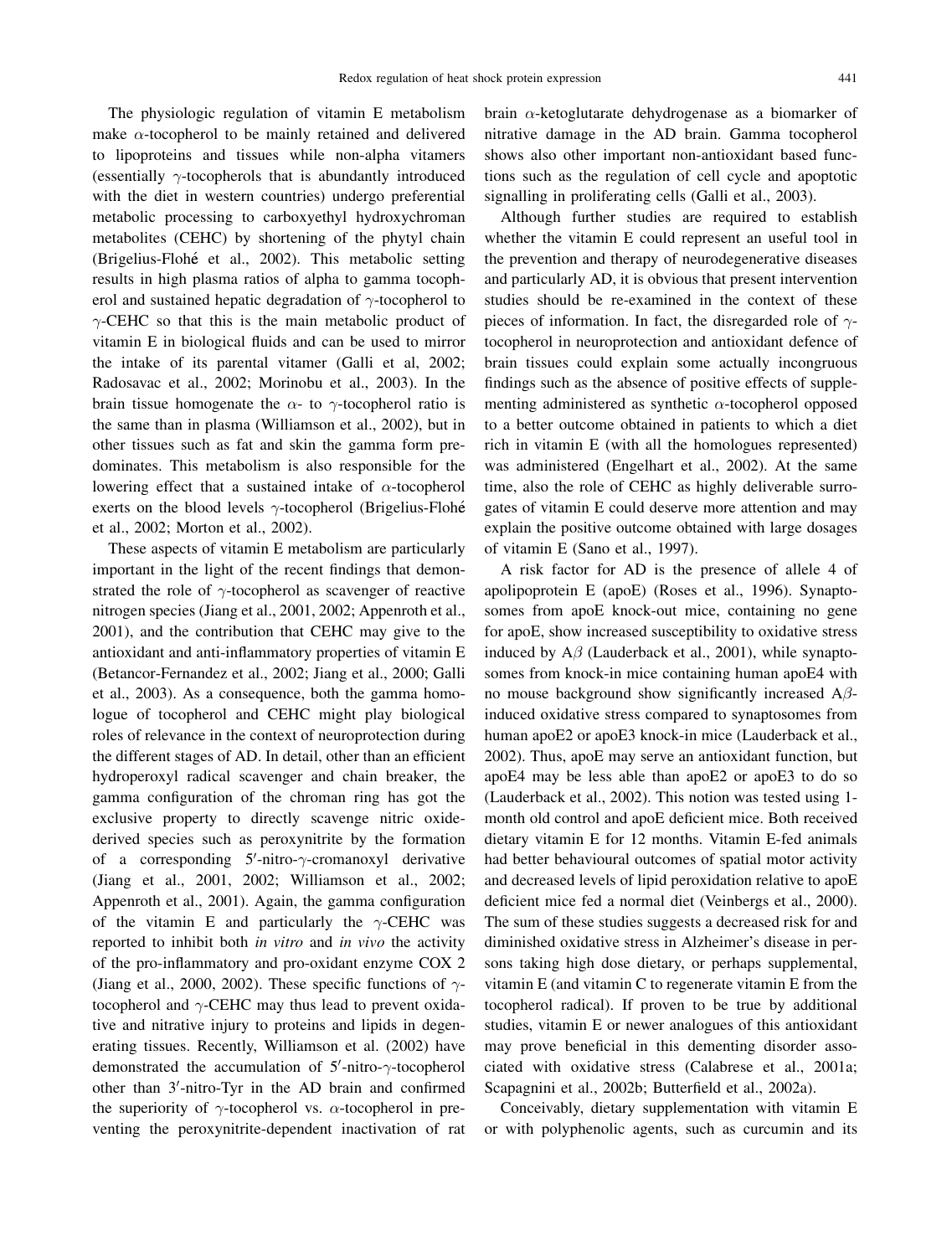derivatives, can forestall the development of AD, consistent with a major ''metabolic'' component to this disorder. Nutritional biochemical research is providing optimism that this devastating brain disorder of aging may be significantly delayed and/or modulated.

#### Acknowledgements

This work was supported, in part, by a grant from the Wellcome Trust (V.C.) and COFIN 2001 (VC, A.M.G.) and by grants from the National Institute of Health (D.A.B.).

#### References

- Appenroth D, Karge E, Kiessling G, Wechter WJ, Winnefeld K, Fleck C (2001) LLU-alpha, an endogenous metabolite of gamma-tocopherol, is more effective against metal nephrotoxicity in rats than gamma-tocopherol. Toxicol Lett 122: 255–265
- Bechtold DA, Brown IR (2003) Induction of Hsp27 and Hsp32 stress proteins and vimentin in glial cells of the rat hippocampus following hyperthermia. Neurochem Res 28: 1163–1173
- Betancor-Fernandez A, Sies H, Stahl W, Polidori MC (2002) In vitro antioxidant activity of 2,5,7,8-tetramethyl-2-(2'-carboxyethyl)-6hydroxychroman (alpha-CEHC), a vitamin E metabolite. Free Radic Res 36: 915–921
- Bourdel-Marchasson I, Delmas-Beauvieux MC, Peuchant E, Richard-Harston S, Decamps A, Reignier B, Emeriau JP, Rainfray M (2001) Antioxidant defences and oxidative stress markers in erythrocytes and plasma from normally nourished elderly Alzheimer patients. Age Ageing 30: 235–241
- Brigelius-Flohe R, Kelly FJ, Salonen JT, Neuzil J, Zingg JM, Azzi A (2002) The European perspective on vitamin E: current knowledge and future research. Am J Clin Nutr 76: 703–716
- Butterfield DA (2003) Oxidative stress in animal models of accelerated aging, Alzheimer's disease and Huntington's disease. In: Reitz AB, Kordki CP, Choudhary, MI, Rahman AU (eds) Frontiers of medicinal chemistry, Bentham Science Publishers, New York (in press)
- Butterfield DA, Koppal T, Subramaniam R, Yatin S (1999) Vitamin E as an antioxidant/free radical scavenger against amyloid beta-peptideinduced oxidative stress in neocortical synaptosomal membranes and hippocampal neurons in culture: insights into Alzheimer's disease. Rev Neurosci 10: 141–149
- Butterfield DA, Drake J, Pocernich C, Castegna A (2001) Evidence of oxidative damage in Alzheimer's disease brain: central role for amyloid beta-peptide. Trends Mol Med 7: 548–554
- Butterfield DA, Castegna A, Drake J, Scapagnini G, Calabrese V (2002a) Vitamin E and neurodegenerative disorders associated with oxidative stress. Nutr Neurosci 5: 229–239
- Butterfield DA, Castegna A, Pocernich C, Drake J, Scapagnini G, Calabrese V (2002b) Nutritional approaches to combat oxidative stress in Alzheimer's disease. J Nutr Biochem 13: 444–461
- Butterfield DA, Lauderback CM (2002c) Lipid peroxidation and protein oxidation in Alzheimer's disease brain: potential causes and consequences involving amyloid  $\beta$ -peptide-associated free radical oxidative stress. Free Rad Biol Med 32: 1050–1060
- Calabrese V, Renis M, Calderone A, Russo A, Reale S, Barcellona ML, Rizza V (1998) Stress proteins and SH-groups in oxidant-induced cell injury after chronic ethanol administration in rat. Free Rad Biol Med 24: 1159–1167
- Calabrese V, Bates TE, Giuffrida Stella AM (2000a) NO synthase and NO-dependent signal pathways in brain aging and neurodegenerative

disorders: the role of oxidant/antioxidant balance. Neurochem Res 25: 1315–1341

- Calabrese V, Copani A, Testa D, Ravagna A, Spadaro F, Tendi E, Nicoletti V, Giuffrida Stella AM (2000b) Nitric oxide synthase induction in astroglial cell cultures: Effect on heat shock protein 70 synthesis and oxidant/antioxidant balance. J Neurosci Res 60: 613–622
- Calabrese V, Testa D, Ravagna A, Bates TE, Giuffrida Stella AM (2000c) Hsp70 induction in the brain following ethanol administration in the rat: regulation by glutathione redox state. Biochem Biophys Res Comm 269: 397–400
- Calabrese V, Scapagnini G, Giuffrida Stella AM, Bates TE, Clark JB (2001a) Mitochondrial involvement in brain function and dysfunction: rilevance to aging, neurodegenerative disorders and longevity. Neurochem Research 26: 739–764
- Calabrese V, Scapagnini G, Catalano C, Bates TE, Dinotta F, Micali G, Giuffrida Stella AM (2001b) Induction of heat shock protein synthesis in human skin fibroblasts in response to oxidative stress: regulation by a natural antioxidant from rosemary extract. Int J Tissue React 23: 121–128
- Calabrese V, Scapagnini G, Ravagna A, Giuffrida Stella AM, Butterfield DA (2002a) Molecular chaperones and their roles in neural cell differentiation. Dev Neurosci 24: 1–13
- Calabrese V, Scapagnini G, Ravagna A, Fariello RG, Giuffrida Stella AM, Abraham NG (2002b) Regional distribution of heme oxygenase, HSP70, and glutathione in brain: relevance for endogenous oxidant/antioxidant balance and stress tolerance. J Neurosci Res 68: 65–75
- Dinkova-Kostova AT, Massiah MA, Bozak RE, Hicks RJ, Talalay P (2001) Potency of Michael reaction acceptors as inducers of enzymes that protect against carcinogenesis depends on their reactivity with sulfhydryl groups. Proc Natl Acad Sci USA 98: 3404–3409
- Drake J, Sultana R, Aksenova M, Calabrese V, Butterfield DA (2003) Elevation of mitochondrial glutathione by  $\gamma$ -glutamylcysteine ethyl ester protects mitochondria against peroxynitrite-induced oxidative stress. J Neurosci Res (in press)
- Engelhart MJ, Geerlings MI, Ruitenberg A, van Swieten JC, Hofman A, Witteman JCM, Breteler MMB (2002) Dietary intake of antioxidants and risk of Alzheimer's disease. JAMA 287: 3223–3227
- Fink SL, Chang LK, Ho DY, Sapolsky RM (1997) Defective herpes simplex virus vectors expressing the rat brain stress-inducible heat shock protein 72 protect cultured neurons from severe heat shock. J Neurochem 68: 961–969
- Galli F, Lee R, Dunster C, Kelly FJ (2002) Gas chromatography mass spectrometry analysis of carboxyethyl-hydroxychroman metabolites of alpha- and gamma-tocopherol in human plasma. Free Rad Biol Med 32: 333–340
- Galli F, Stabile AM, Betti M, Piroddi M, Floridi A, Azzi A (2003) The  $\gamma$ tocopherol metabolite  $\gamma$ -carboxyethyl hydroxychroman acid inhibits prostate cancer cell (PC-3) proliferation: a preliminary characterization. Arch Biochem Biophys (in press)
- Ganguli M, Chandra V, Kamboh MI, Johnston JM, Dodge HH, Thelma BK, Juyal RC, Pandav R, Belle SH, DeKosky ST (2000) Apolipoprotein E polymorphism and Alzheimer disease: The Indo-US Cross-National Dementia Study. Arch Neurol 57: 824–830
- Goldbaum O, Richter-Landsberg C (2001) Stress proteins in oligodendrocytes: differential effects of heat shock and oxidative stress. J Neurochem 78: 1233–1242
- Goodman R, Blank M (2002) Insights into electromagnetic interaction mechanisms. J Cell Physiol 192: 16–22
- Grundman M (2000) Vitamin E and Alzheimer disease: the basis for additional clinical trials. Am J Clin Nutr 71: 630S–636S
- Halliwell B (2001) Role of free radicals in the neurodegenerative diseases: therapeutic implications for antioxidant treatment. Drugs and Aging 18: 685–716
- Hata R, Gass P, Mies G, Wiessner C, Hossmann KA (1998) Attenuated cfos mRNA induction after middle cerebral artery occlusion in CREB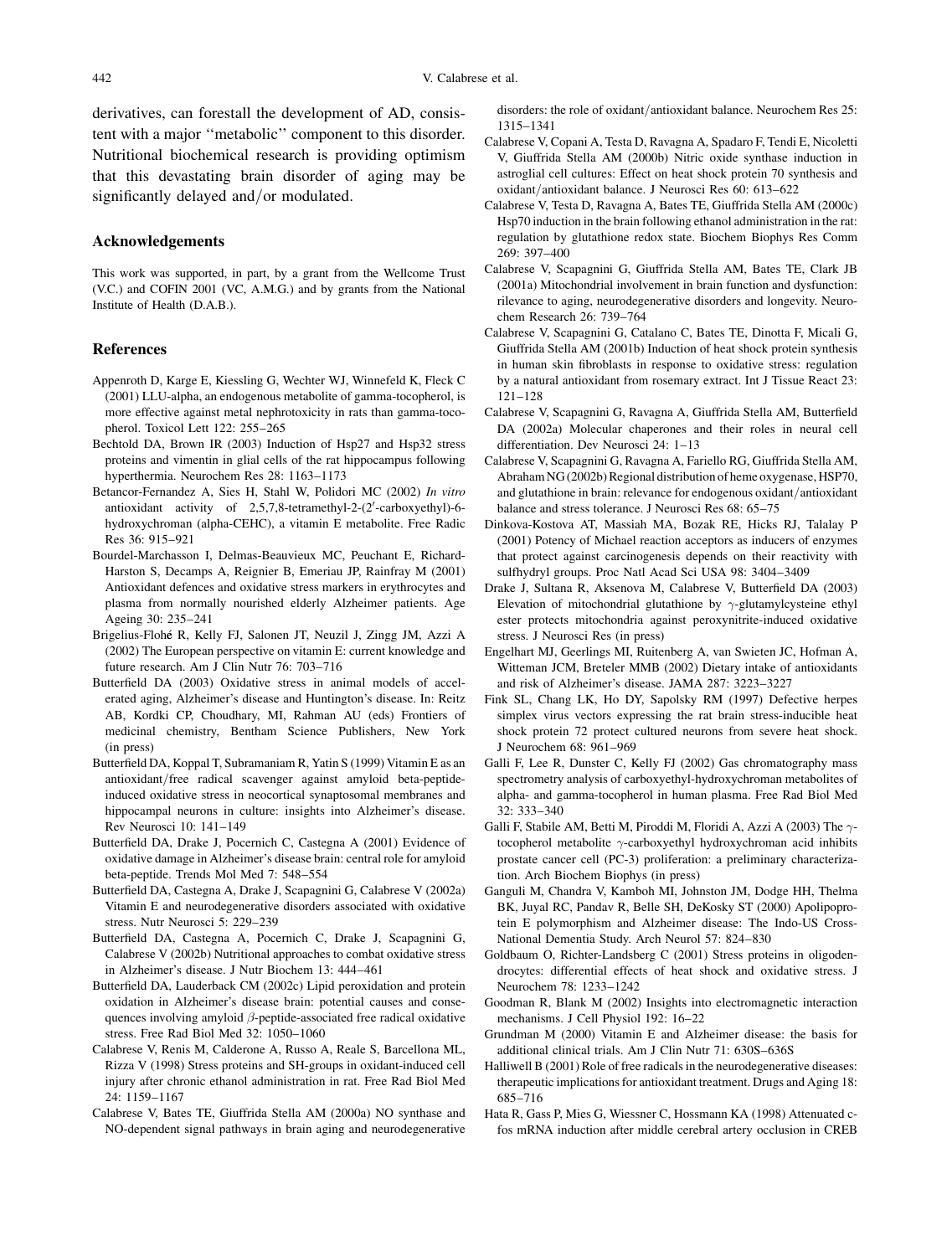knockout mice does not modulate focal ischemic injury. J Cereb Blood Flow Metab 18: 1325–1335

- Hayes JD, McMahon M (2001) Molecular basis for the contribution of the antioxidant responsive element to cancer chemoprevention. Cancer Lett 174: 103–1013
- Izaki K, Kinouchi H, Watanabe K, Owada Y, Okubo A, Itoh H, Kondo H, Tashima Y, Tamura S, Yoshimoto T, Mizoi K (2001) Induction of mitochondrial heat shock protein 60 and 10 mRNAs following transient focal cerebral ischemia in the rat. Brain Res Mol Brain Res 31: 14–25
- Jiang Q, Elson-Schwab I, Courtemanche C, Ames BN (2000) Gammatocopherol and its major metabolite, in contrast to alpha-tocopherol, inhibit cyclooxygenase activity in macrophages and epithelial cells. Proc Natl Acad Sci USA 97: 11494–11499
- Jiang Q, Christen S, Shigenaga MK, Ames BN (2001) gamma-tocopherol, the major form of vitamin E in the US diet, deserves more attention. Am J Clin Nutr 74: 714–722
- Jiang Q, Lykkesfeldt J, Shigenaga MK, Shigeno ET, Christen S, Ames BN (2002) G-tocopherol supplementation inhibits protein nitration and ascorbate oxidation in rats with inflammation. Free Rad Biol Med 33: 1534–1542
- Katzman R, Saitoh T (1991) Advances in Alzheimer's disease. FASEB J 5: 278–286
- Kelly S, Yenari MA (2002a) Neuroprotection: heat shock proteins. Curr Med Res Opin 18: 55–60
- Kelly S, Zhang ZJ, Zhao H, Xu L, Giffard RG, Sapolsky RM, Yenari MA, Steinberg GK (2002b) Gene transfer of HSP72 protects cornu ammonis 1 region of the hippocampus neurons from global ischemia: influence of Bcl-2. Ann Neurol 52: 160–167
- Kontush A, Mann U, Arlt S, Ujeyl A, Luhrs C, Muller-Thomsen T, Beisiegel U (2001) Influence of vitamin E and C supplementation on lipoprotein oxidation in patients with Alzheimer's disease. Free Rad Biol Med 31: 345–354
- Lauderback CM, Hackett JM, Keller JN, Varadarajan S, Szweda L, Kindy M, Markesbery WR, Butterfield DA (2001) Vulnerability of synaptosomes from apoE knock-out mice to structural and oxidative modifications induced by  $A\beta(1-40)$ : implications for Alzheimer's disease. Biochemistry 40: 2548–2554
- Lauderback CM, Kanski J, Hackett JM, Maeda N, Kindy MS, Butterfield DA (2002) Apolipoprotein E modulates Alzheimer's  $A\beta(1-42)$ induced oxidative damage to synaptosomes in an allele-specific manner. Brain Res 924: 90–97
- Lim GP, Yang F, Chu T, Chen P, Beech W, Teter B, Tran T, Ubeda O, Hsiao Ashe K, Frautschi SA, Cole GM (2000) Ibuprofen suppresses plaque pathology and inflammation in a mouse model for Alzheimer's disease. J Neurosci 20: 5709–5714
- Mattson MP, Duan W, Chan SL, Cheng A, Haughey N, Gary DS, Guo Z, Lee J, Furukawa K (2002) Neuroprotective and neurorestorative signal transduction mechanisms in brain aging: modification by genes, diet and behavior. Neurobiol Aging 23: 695–705
- Mayer RJ (2003) From neurodegeneration to neurohomeostasis: the role of ubiquitin. Drug News Perspect 16: 103–108
- McLaughlin B, Hartnett KA, Erhardt JA, Legos JJ, White RF, Barone FC, Aizenman E (2003) Caspase 3 activation is essential for neuroprotection in preconditioning. Proc Natl Acad Sci USA 100: 715–720
- Misseri R, Shaw MB, Gearhart JP, Meldrum DR (2003) Liposomal delivery of heat shock protein 72 into renal tubular cells blocks nuclear factor-kappaB activation, tumor necrosis factor-alpha production, and subsequent ischemia-induced apoptosis. Circ Res 92: 293–299
- Morinobu T, Yoshikawa S, Hamamura K, Tamai H (2003) Measurement of vitamin E metabolites by high-performance liquid chromatography during high-dose administration of alpha-tocopherol. Eur J Clin Nutr 57: 410–414
- Morton LW, Ward NC, Croft KD, Puddey IB (2002) Evidence for the nitration of gamma-tocopherol in vivo: 5-nitro-gamma- tocopherol is

elevated in the plasma of subjects with coronary heart disease. Biochem J 364: 625–628

- Mosser DD, Caron AW, Bourget L, Denis-Larose (1997) Role of the human heat shock protein hsp70 in protection against stress-induced apoptosis. Mol Cell Biol 17: 5317–5327
- Motterlini R, Foresti R, Bassi R, Green CJ (2000a) Curcumin, an antioxidant and anti-inflammatory agent, induces heme oxygenase-1 and protects endothelial cells against oxidative stress. Free Radic Biol Med 28: 1303–1312
- Motterlini R, Foresti R, Bassi R, Calabrese V, Clark JE, Green CJ (2000b) Endothelial Heme oxygenase-1 induction by hypoxia: modulation by inducible nitric oxide synthase (iNOS) and S-nitrosothiols. J Biol Chem 275: 13613–13620
- Narasimhan P, Swanson RA, Sagar SM, Sharp FR (1996) Astrocyte survival and HSP70 heat shock protein induction following heat shock and acidosis. Glia 17: 147–159
- Nath KA, Haggard JJ, Croatt AJ, Grande JP, Poss KD, Alam J (2000) The indispensability of heme oxygenase-1 in protecting against acute heme protein-induced toxicity in vivo. Am J Pathol 156: 1527–1535
- Premkumar DR, Smith MA, Richey PL, Petersen RB, Castellani R, Kutty RK, Wiggert B, Perry G, Kalaria RN (1995) Induction of heme oxygenase-1 mRNA and protein in neocortex and cerebral vessels in Alzheimer's disease. J Neurochem 65: 1399–1402
- Radosavac D, Graf P, Polidori MC, Sies H, Stahl W (2002) Tocopherol metabolites 2, 5, 7, 8-tetramethyl-2-(2'-carboxyethyl)-6-hydroxychroman (alpha-CEHC) and 2, 7, 8-trimethyl-2-(2'-carboxyethyl)-6-hydroxychroman (gamma-CEHC) in human serum after a single dose of natural vitamin E. Eur J Nutr 41: 119–124
- Ropeleski MJ, Tang J, Walsh-Reitz MM, Musch MW, Chang EB (2003) Interleukin-11-induced heat shock protein 25 confers intestinal epithelial-specific cytoprotection from oxidant stress. Gastroenterology 124: 1358–1368
- Roses AD (1996) Apolipoprotein E alleles as risk factors in Alzheimer's disease. Ann Rev Med 47: 387–400
- Sahlas DJ, Liberman A, Schipper HM (2002) Role of heme oxygenase-1 in the biogenesis of corpora amylacea. Biogerontology 3: 223–231
- Sano M, Ernesto C, Thomas RG, Klauber MR, Schafer K, Grundman M, Woodbury P, Growdon J, Cotman CW, Pfeiffer E, Schneider LS, Thal LJ (1997) A controlled trial of selegiline, alpha-tocopherol, or both as treatment for Alzheimer's disease. The Alzheimer's Disease Cooperative Study. N Engl J Med 336: 1216–1222
- Scapagnini G, D'Agata V, Calabrese V, Pascal A, Colombrita C, Alkon D, Cavallaro S (2002a) Gene expression profiles of heme oxygenase isoforms in the rat brain. Brain Res 954: 51–59
- Scapagnini G, Foresti R, Calabrese V, Giuffrida Stella AM, Green CJ, Motterlini R (2002b) Caffeic acid phenethyl ester and curcumin: a novel class of heme oxygenase-1 inducers. Mol Pharmacol 61: 554–561
- Schipper HM (2000) Heme oxygenase-1: role in brain aging and neurodegeneration. Exp Gerontol 35: 821–830
- Schipper HM, Liberman A, Stopa EG (1998) Neural Heme oxygenase-1 expression in idiopathic Parkinson's disease. Exp Neurol 150: 60–68
- Takeda A, Perry G, Abraham NG, Dwyer BE, Kutty RK, Laitinen JT, Petersen RB, Smith MA (2000) Overexpression of heme oxygenase in neuronal cells, the possible interaction with Tau. J Biol Chem 275: 5395–5399
- Turner CP, Panter SS, Sharp FR (1999) Anti-oxidants prevent focal rat brain injury as assessed by induction of heat shock proteins (HSP70, HO-1/HSP32, HSP47) following subarachnoid injections of lysed blood. Brain Res Mol Brain Res 65: 7–102
- Valentim LM, Rodnight R, Geyer AB, Horn AP, Tavares A, Cimarosti H, Netto CA, Salbego CG (2003) Changes in heat shock protein 27 phosphorylation and immunocontent in response to preconditioning